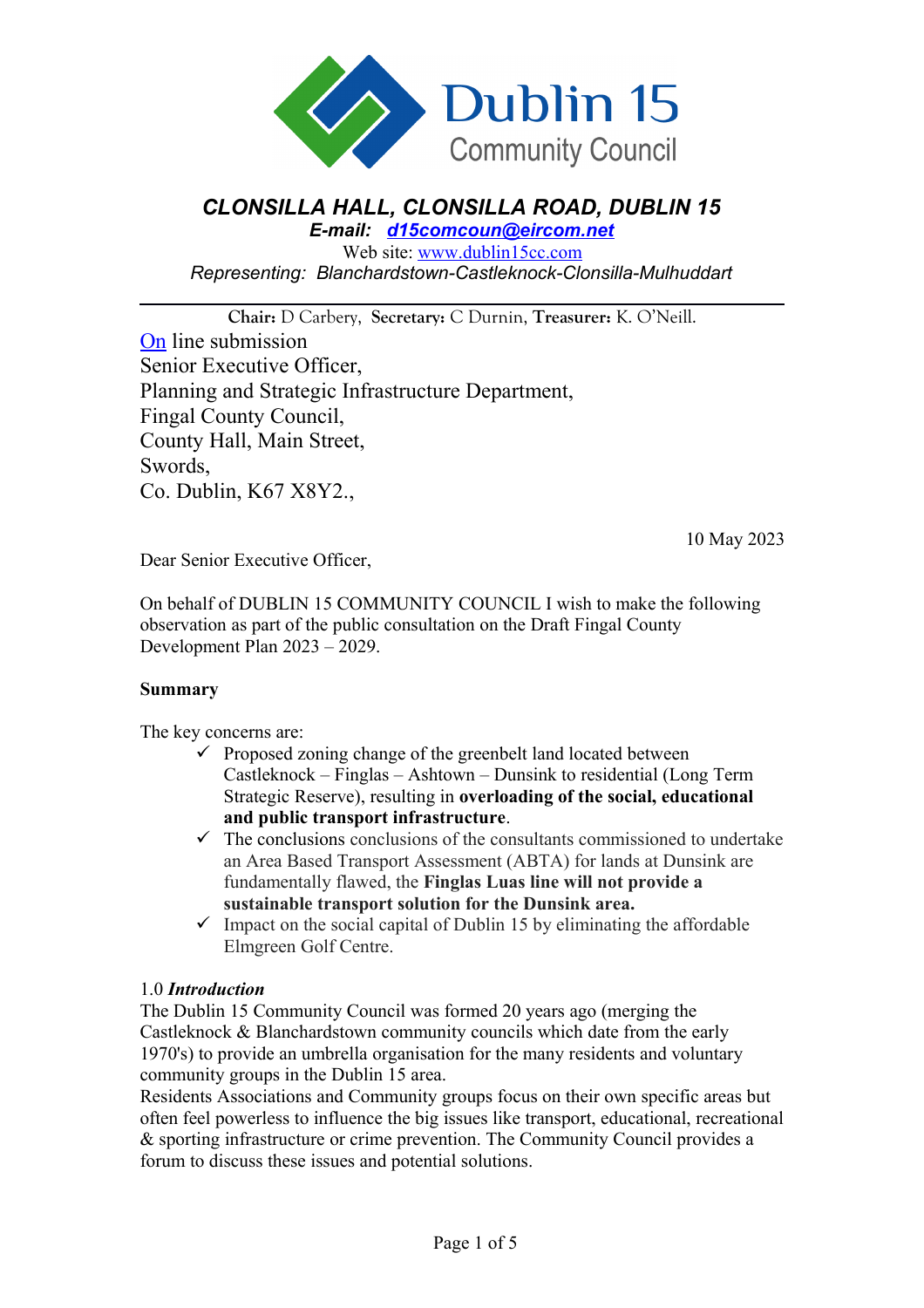

## 2.0 *Proposed zoning change of the greenbelt land located between Castleknock – Finglas – Ashtown – Dunsink to residential (Long Term Strategic Reserve).*

The Dublin 15 area has developed as one of the 3 satellite new towns envisaged in the 1970s to an area with a populating of over 100,000 (mid-way between the size of Cork and Limerick cities). It has a distinct sense of place with its town centre, schools, university (TU Dublin) and surrounding residential, commercial and industrial districts. This sense of place is enhanced by the green belts – Phoenix park to the East, Liffey Valley to the South and the Tolka Valley to the North creating a distinct identity separate from but connected to the greater metropolitan area. Rezoning the greenbelts would compromise this identity and sense of place.

Dublin 15 has grown from 48,000 to over 110,000 population over the last 25 years, for much of this period social infrastructure (schools, public transport etc.) has lagged this development. Our experience of development is one where lagging infrastructure results in a crisis of school places and overcrowded infrastructure. As a rapidly growing area, new schools have been built in response to this need however we are all too aware of the inertia and impacts lagging infrastructure have on the community.

Bus Connects plan and the Dart+ Maynooth line are welcome and provide some hope that transport infrastructure will improve in the future. Again the lead time from identifying the need to deliver is a very extended timeline.

The draft development plan suggests that public transport to this area is enabled by Long term LUAS extension to Finglas, however the preferred route that emerged from public consultation phase does not service the Dunsink area **Dublin Airport** 

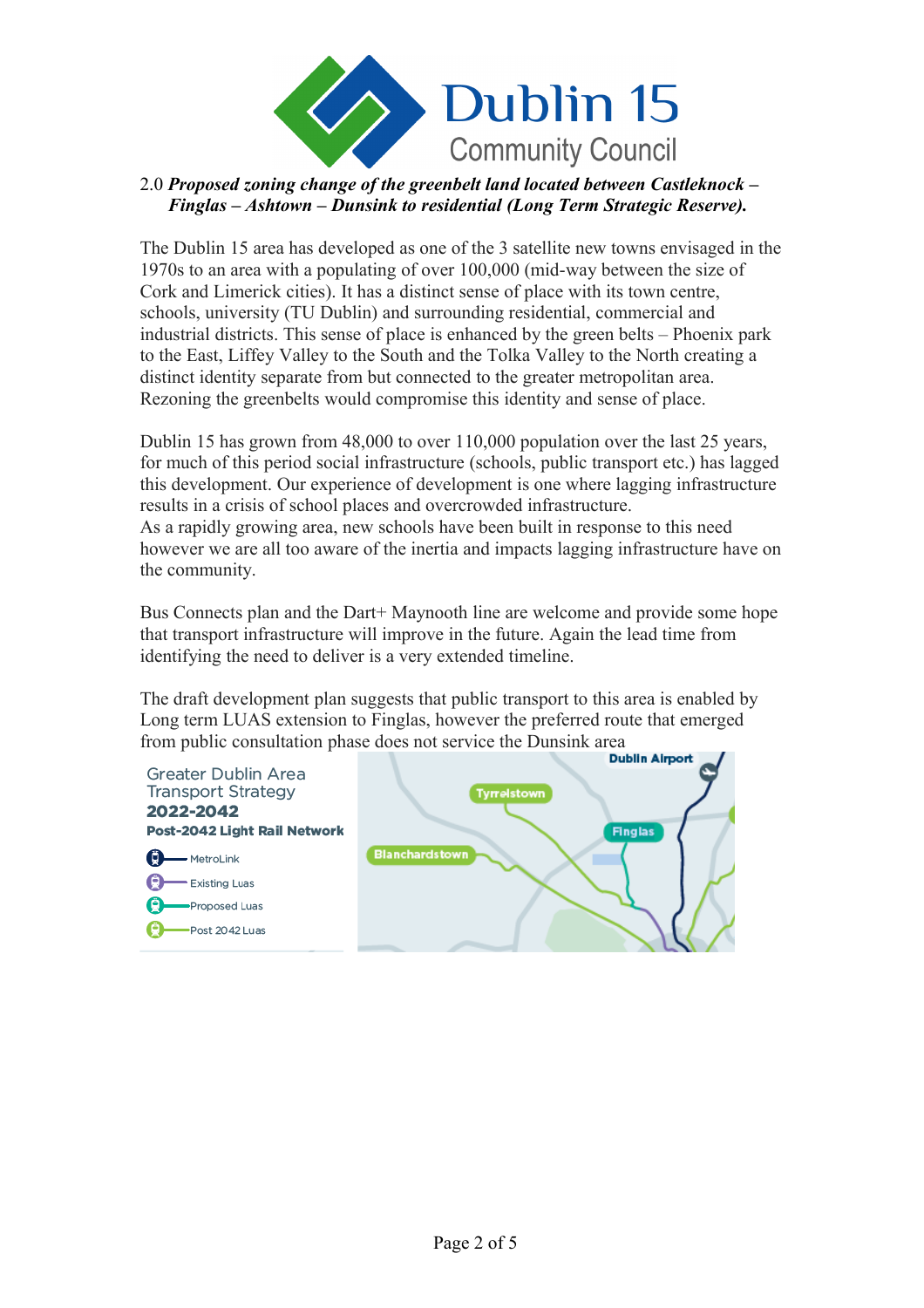



We note the National Transport Authority (NTA) draft Transport Strategy for the Greater Dublin Area which went on public display. The strategy outlines additional Luas Lines Post-2042 which includes Green Line Extension to Tyrellstown. While such long term plans are unlikely to become operational in our lifetime, we are concerned that such aspirational plans will be used as the justification for intensive development between Boombridge and M50 in advance of any public transport infrastructure. The reality is the conclusions of the consultants commissioned to undertake an Area Based Transport Assessment (ABTA) for lands at Dunsink are fundamentally flawed, the **Finglas Luas line will not provide a sustainable transport solution for the Dunsink area.**

We note the relevant national guidelines *Urban Development and Building Heights Guidelines for Planning Authorities* (December 2018) that will guide any development of these lands:

Specific Planning Policy Requirement (SPPR 1) "*In accordance with Government policy to support increased building height and density in locations with good public transport accessibility, particularly town/ city cores, planning authorities shall explicitly identify, through their statutory plans, areas where increased building height will be actively pursued for both redevelopment, regeneration and infill development to secure the objectives of the National Planning Framework and Regional Spatial and Economic Strategies and shall not provide for blanket numerical limitations on building height."*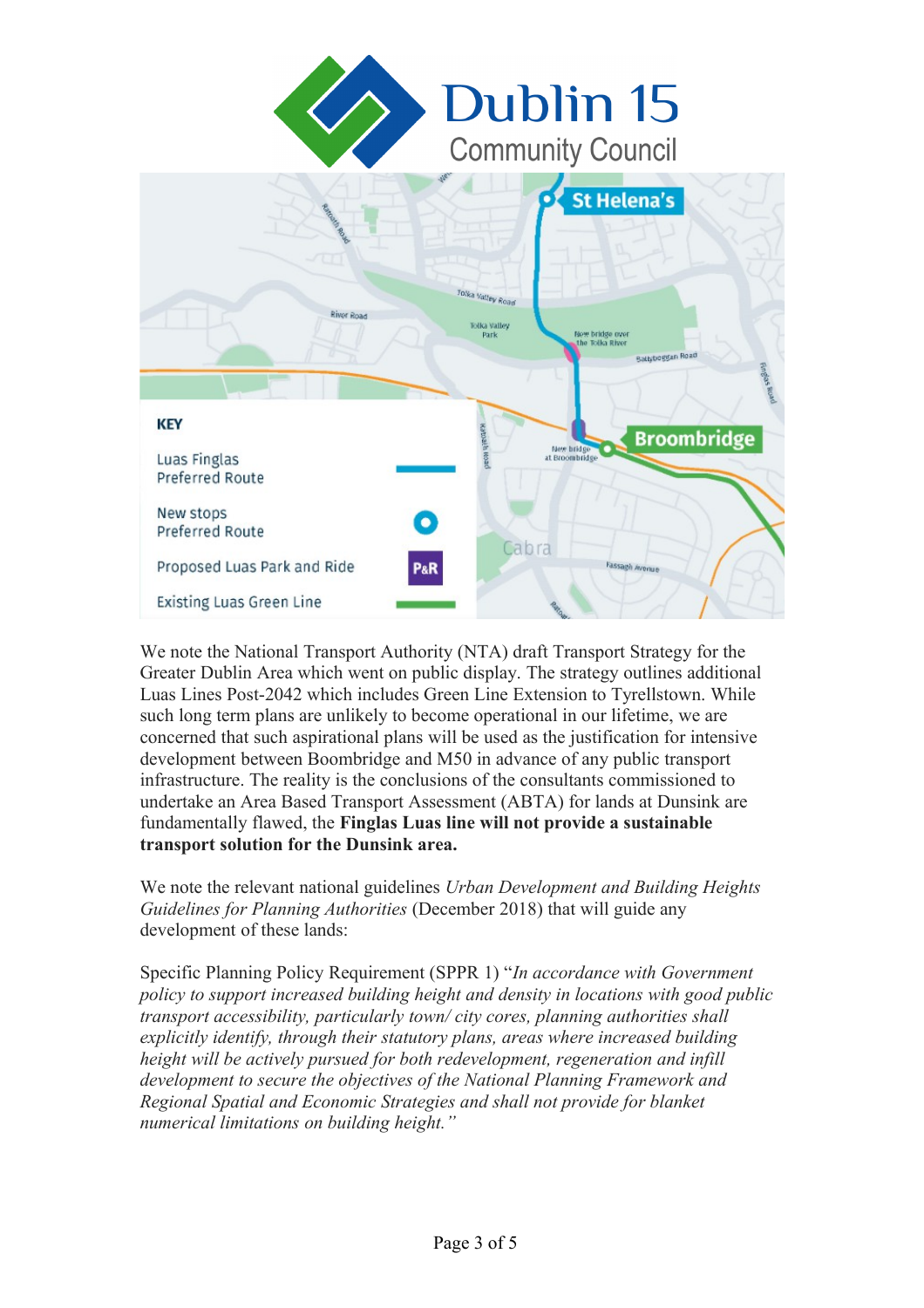

*requirement that in planning the future development of greenfield or edge of city/town locations for housing purposes, planning authorities must secure: 1. the minimum densities for such locations set out in the Guidelines issued by the* 

*Minister under Section 28 of the Planning and Development Act 2000 (as amended), titled "Sustainable Residential Development in Urban Areas (2007)" or any amending or replacement Guidelines;*

*2. a greater mix of building heights and typologies in planning for the future development of suburban locations; and*

*3. avoid mono-type building typologies (e.g. two storey or own-door houses only), particularly, but not exclusively so in any one development of 100 units or more.*

At best, this rezoning is likely to result in the construction of medium densities - 50 dwellings per hectare. In reality, a future and distant Luas reservation, and its location within the M50 ring will probably results in considerably higher densities.

The concern for residents is the perennial crisis of school places and the promised Dart+ improvements to the Maynooth lines are likely to be rendered inadequate by this proposed rezoning.

Our concern is that this re-zoning will perpetuate the crisis Dublin 15 has experienced over the last 20 years.

While I believe rezoning Greenbelt lands will very negatively impact Dublin 15's sense of place and Fingal identity, any rezoning of the Dunsink lands needs to be held back until a funded plan is in place to deliver transport and educational infrastructure in advance of any residential development. It is premature to rezone these lands which are reliant on an infrastructure identified as "post-2042. Once this is rezoned the Fingal County Council public representatives lose all leverage to deliver infrastructure.

### 3.0 *Impact on sport and recreational amenities in Dublin 15*

Many years ago, in a submission on the draft development plan we noted that there were more golf clubs than children's playgrounds. Fortunately, that situation has changed with the construction of new playgrounds by the local authority and as a condition of development.

At the same time, the number of golf facilities has reduced with the development of Hollystown golf club for residential use. The Dunsink lands contain the Elmgreen Golf Centre consisting of a Driving Range, Pitch & Put course and an 18-hole course consisting of 110 acres of lush green fairways and stunning views, first opened to the public in 1995, with spectacular tree-lined fairways, immaculate bunkers and captivating views of Dublin Mountains.

It is worth noting that the Elmgreen facility caters for people on modest means, where as the two other golf courses in Dublin 15 are significantly more expensive.